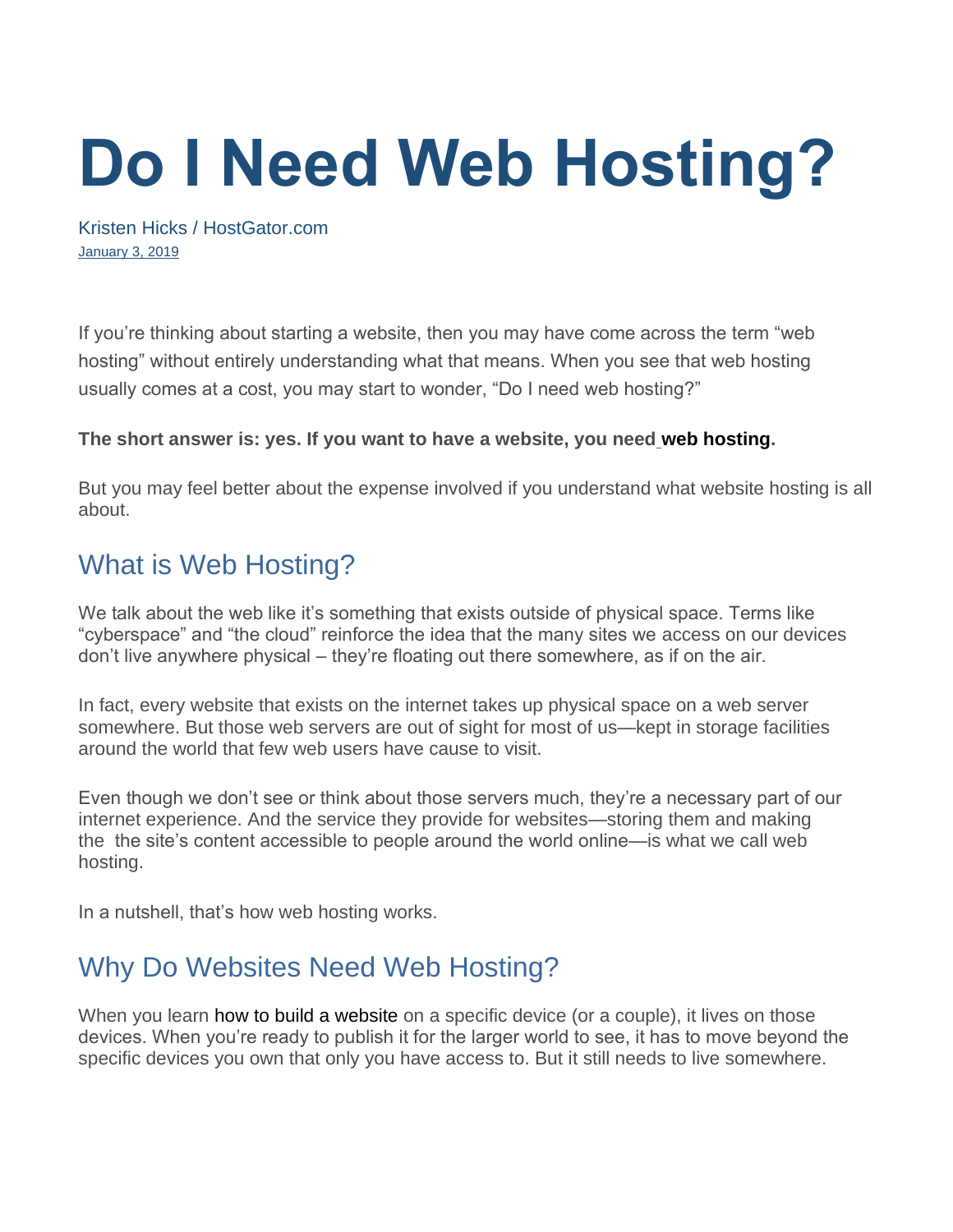Web hosting servers are the space where your website can live and be stored while being accessible on the larger web. If you want your website to be live online—in other words, if you want anyone other than you to see it—then a website hosting package is a necessary part of the equation.

# Do I Need a Web Hosting Service?

For most websites, web hosting is provided by a web hosting company that owns and maintains many servers and allows customers to essentially rent space on them. You pay the web hosting provider either monthly or annually for that space and, in return, they keep your website up and running.

If the idea of spending money on a continual basis for your website is frustrating, you may wonder if there's a way to get around having to pay someone else for web hosting services. While it's technically possible for a business or individual to purchase and maintain their own private web server, it's expensive and impractical for the vast majority of website owners. Servers require maintenance, proper climate control, and advanced skills to manage.

Plus, the amount of bandwidth required to host your own website on a server launches you far beyond what most internet plans will allow for an individual or SMB business. Since bandwidth relates directly to speed and uptime, having enough of it is an important part of keeping your website accessible to visitors.

A web hosting company has already made the investment in:

- The servers themselves
- The space required to store them
- The precautions necessary to protect the servers from overheating or inclement weather
- The amount of bandwidth required to keep the servers functioning consistently and speedily
- The skilled professionals needed to provide proper maintenance as needs arise
- The cost of replacing and upgrading servers as needed

Because this is their business, covering all those bases is just part of the job for them, while it would involve considerable expense and inconvenience for you. This hardware is just one of the many benefits of using web hosting.

# What About Free Web Hosting?

You know by now that you need web hosting, but do you really have to pay for it? Some searches online may reveal free platforms you can build your website on that come with hosting or free web hosting providers. Why not just go with one of them?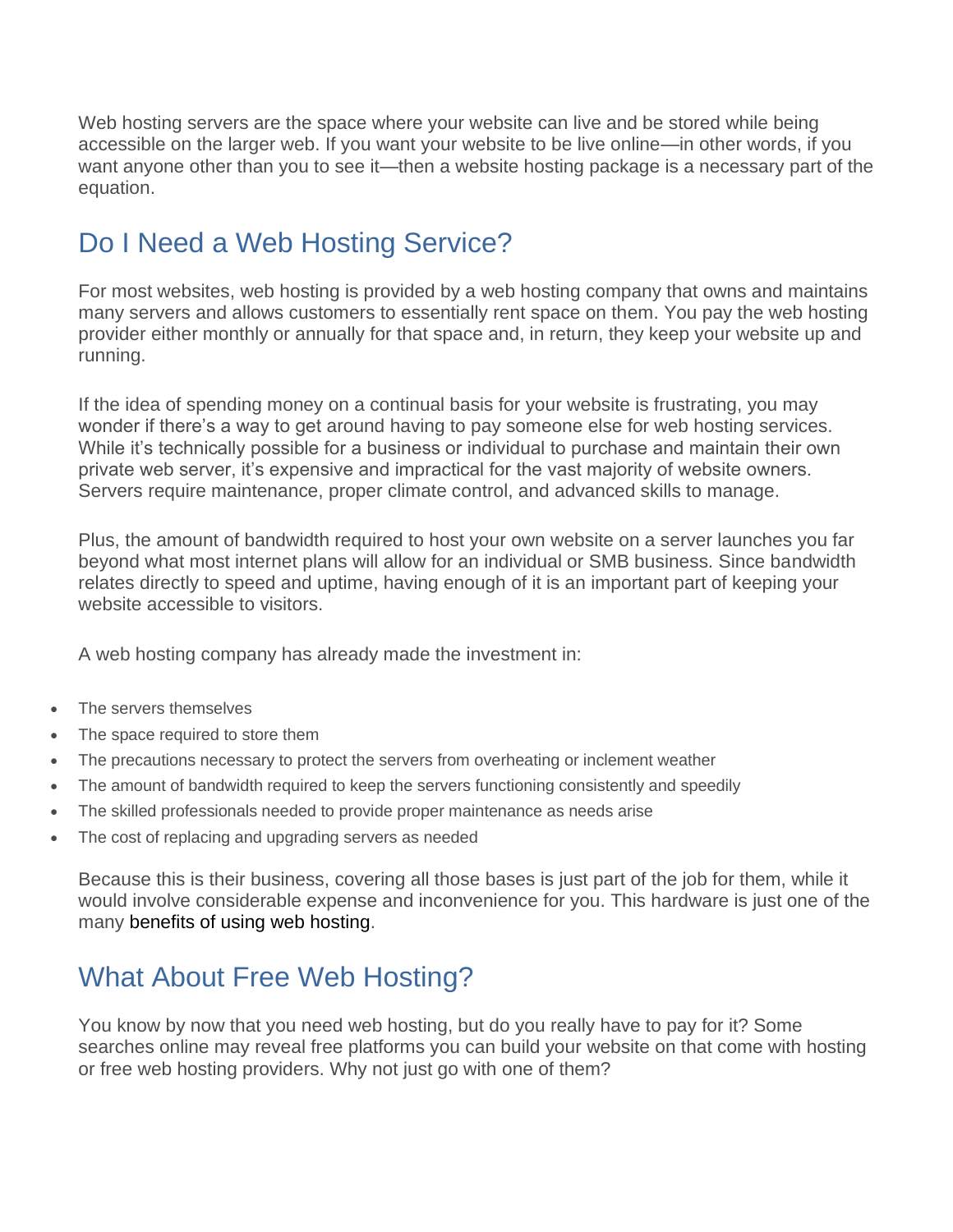There may be cases where it makes sense to choose a free web hosting package—if you're just starting a website for fun and aren't too concerned about building it into something long lasting or profitable, for instance.

But for anyone with big goals or hopes for your website, it's a choice that comes with serious risks.

## Free hosting has more limitations.

Free platforms and hosting plans tend to offer fewer customization and branding options. If you want to be able to design and build a website to your own preferences and specifications, you won't have much leeway to do so with these. That's especially true with free platforms like Tumblr or Blogger where you're working within a set structure. You can't change much more than the colors, backgrounds, and the content on the page.

If your website will be for a business or a personal brand you want to grow an audience for, then those limitations will cause a real issue with branding. You'll have to work that much harder to differentiate your website from the platform in the eyes of your visitors.

And there are limitations beyond design. Free hosting means less storage than paid hosting options. You'll be limited in the number of files you can add to the site, especially when it comes to media that tends toward larger file sizes like video and audio.

You'll also lose out on some of the functionality websites often need, like setting up URL redirects or creating custom error pages. You won't have the same options for keeping backups of your site or keeping it secure.

While the features and options available with different free hosting options will vary, there's a good chance some or all of these limitations will apply. Make sure you know what you're getting (and not) before you sign up.

#### It may not really be free.

Some web hosting services use a "free" offer to get you signed up, but once you get started, you realize you can't actually do much of anything with the free web hosting plan. To actually launch your site and have access to the features you need, you have to upgrade to one of their paid plans.

Since they've already got you hooked, you could end feeling stuck with them, even if it's not the best deal or they're not the most reliable web hosting provider out there.

In many cases, they won't even allow you to take what you've built and transfer it to a new provider. If you do decide to switch, you could be stuck building a new site from scratch.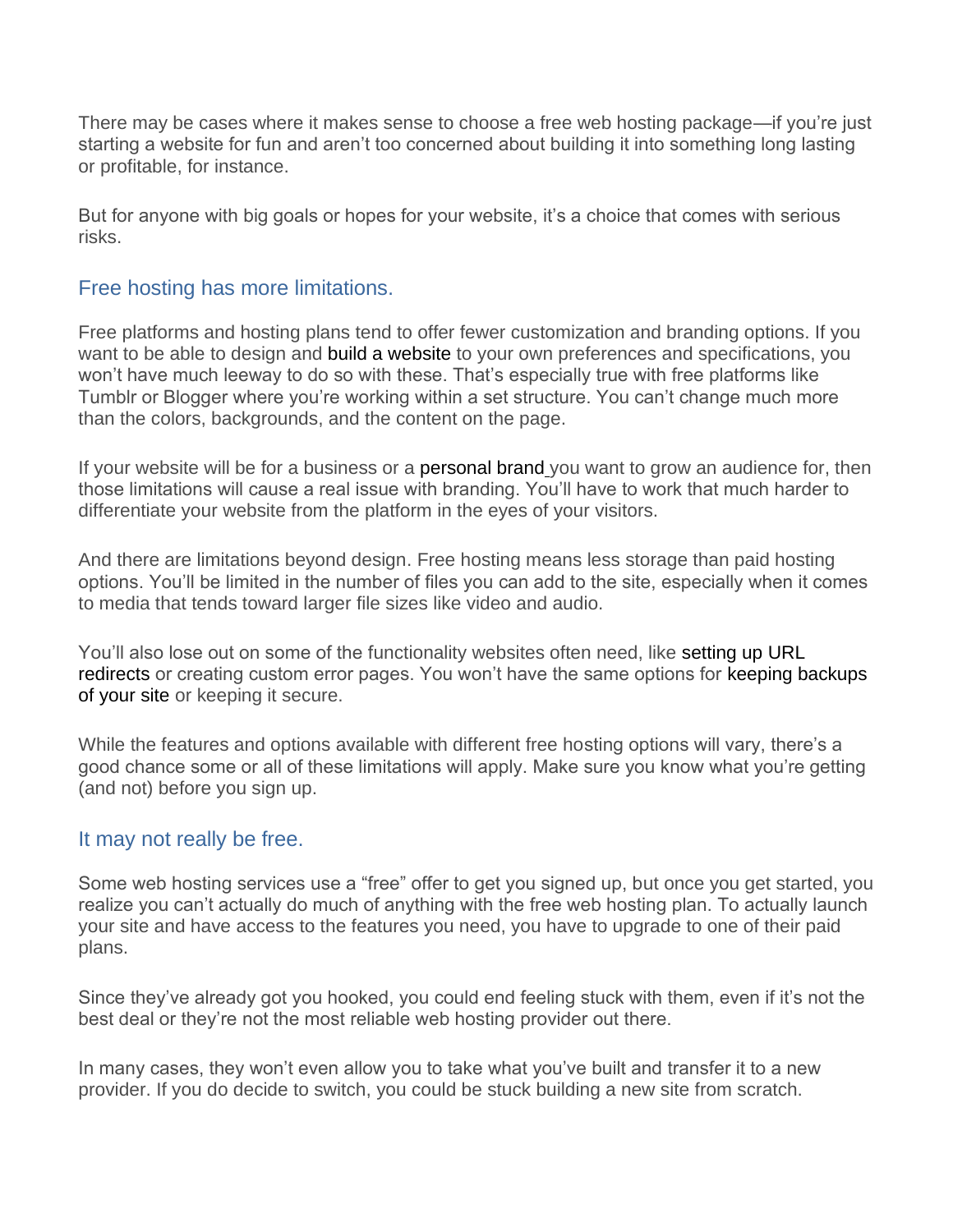#### It's not *really* your website.

When your website lives on another platform, you're bound to the platform's rules and way of doing things. In most cases, that means you won't have your own domain.

A good example of this is with free WordPress.org hosting. Instead of *www.yourdomain.com*, your url will look something like *www.yourdomainplatformname.com* . This is one reason why many people opt purchase web hosting for WordPress sites – so they can have a branded domain name while still enjoying the functionality of WordPress.

It also usually means you won't be able to use branded email addresses specific to your domain name, something that makes your brand look more professional and established.

Often it can even mean your provider serves up ads on your website, which makes it look more cluttered and less legitimate. And if the platform decides to change its features or rules, you're at their mercy. You may lose out on some functionality you took for granted.

When you're not paying for hosting, you just don't own the site in quite the same way. You have less control and more risk.

#### You could lose everything.

If your platform or provider decides they don't want your site there anymore – whether it's because you've broken one of their rules or they've just changed the way they do things there's not a lot you can do. Your website can be wiped out completely and you'll have to start from scratch.

Even if that kind of worst-case scenario doesn't happen, free hosting providers won't generally provide tech support. If you start having trouble with your website due to run-of-the-mill tech problems, or worse, hackers, you don't have anyone to turn to. Your options will be limited and you may find you need to start from scratch with a paid service after all.

It's better to start with a service you can continue using in the long haul (and that makes it possible to take your website with you if you do leave) to begin with.

## What Does Web Hosting Cost?

So, you've accepted you need web hosting from a legitimate web hosting provider. Now you need to figure out how to budget it for it.

The question of how much web hosting costs is a bit complicated, because there are a wide variety of plans and options. What you spend will depend on what provider you go with, the type of plan you determine you need, and the features you want included.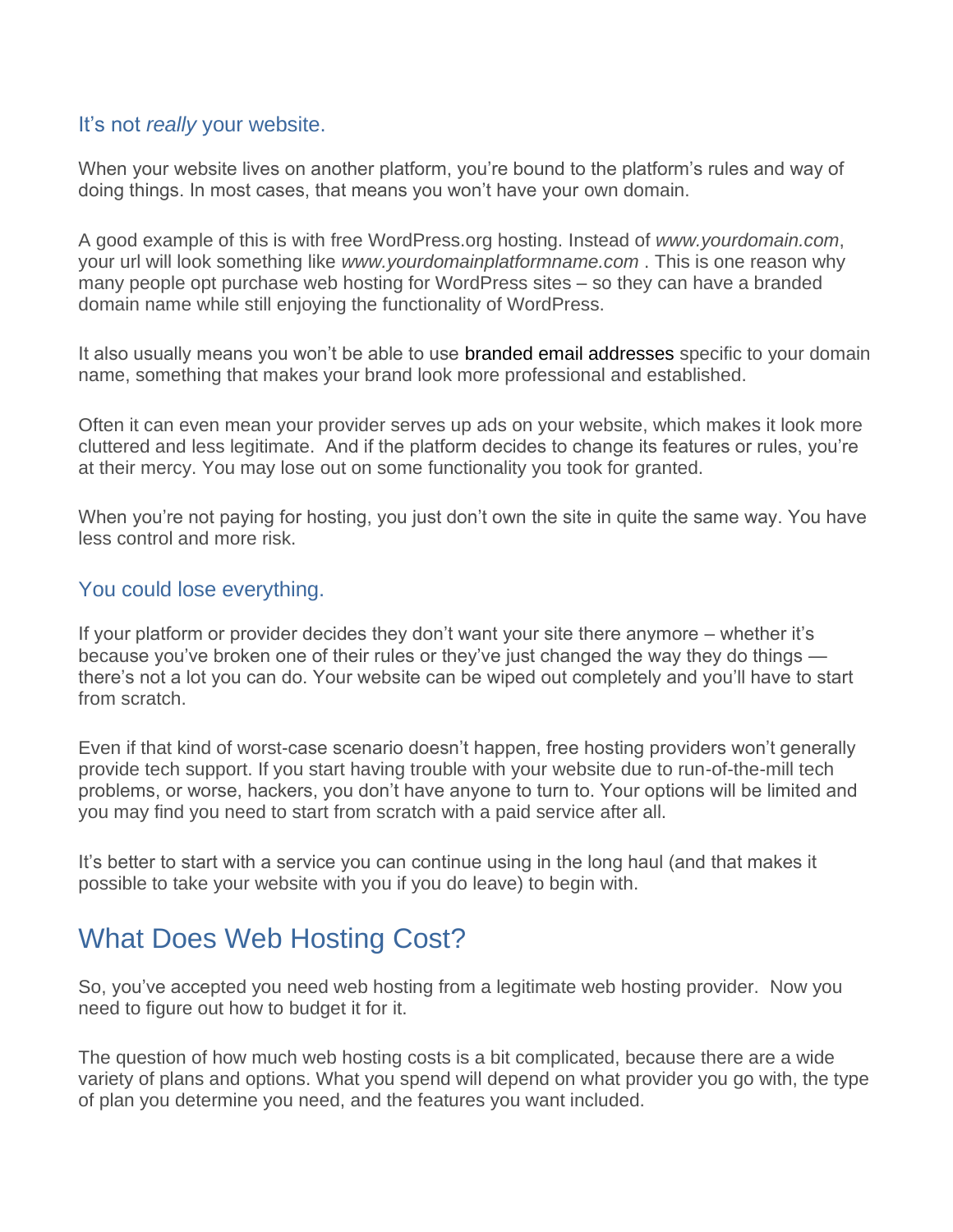To give you a general idea though, here are the main types of hosting options you have and the price ranges you should have in mind for each.

## Shared Hosting

This is the most affordable option and the most common choice for new websites. Shared hosting plans start at around \$2-3 a month for the most basic plans. But you can expect the price to go up to around \$5-10 if you want to access additional features like:

- The ability to host multiple domains
- Additional bandwidth or storage space
- Unlimited email addresses
- An SSL certificate for security
- Automated backups
- A website builder

Some web hosting providers, like HostGator, include these extra features for free with your shared hosting plan, saving you money and providing you with a better deal. You can enjoy branded email addresses and secure SSL certificates, all as part of your shared hosting plan.

With a shared hosting plan, you rent space on a server that will be shared with a number of other websites that use the same web hosting provider. That works just fine for many websites, but some will find they need a hosting plan that can offer more storage or bandwidth.

## eCommerce Hosting

If you're planning to sell products through your website, then you need to make sure your web hosting plan will provide all the features you need to do so securely. eCommerce hosting plans tend to start at around \$5-20 a month for more basic plans and can go up to over \$250 a month depending on the features you want to include.

Any eCommerce plan needs to either include or be compatible with eCommerce software that provides:

- Shopping cart functionality
- **Checkout functionality**
- A way to accept secure payments

You'll also definitely need an SSL certificate, and will probably want to invest in additional security software such as [Sitelock,](https://www.hostgator.com/sitelock) too.

## Cloud Hosting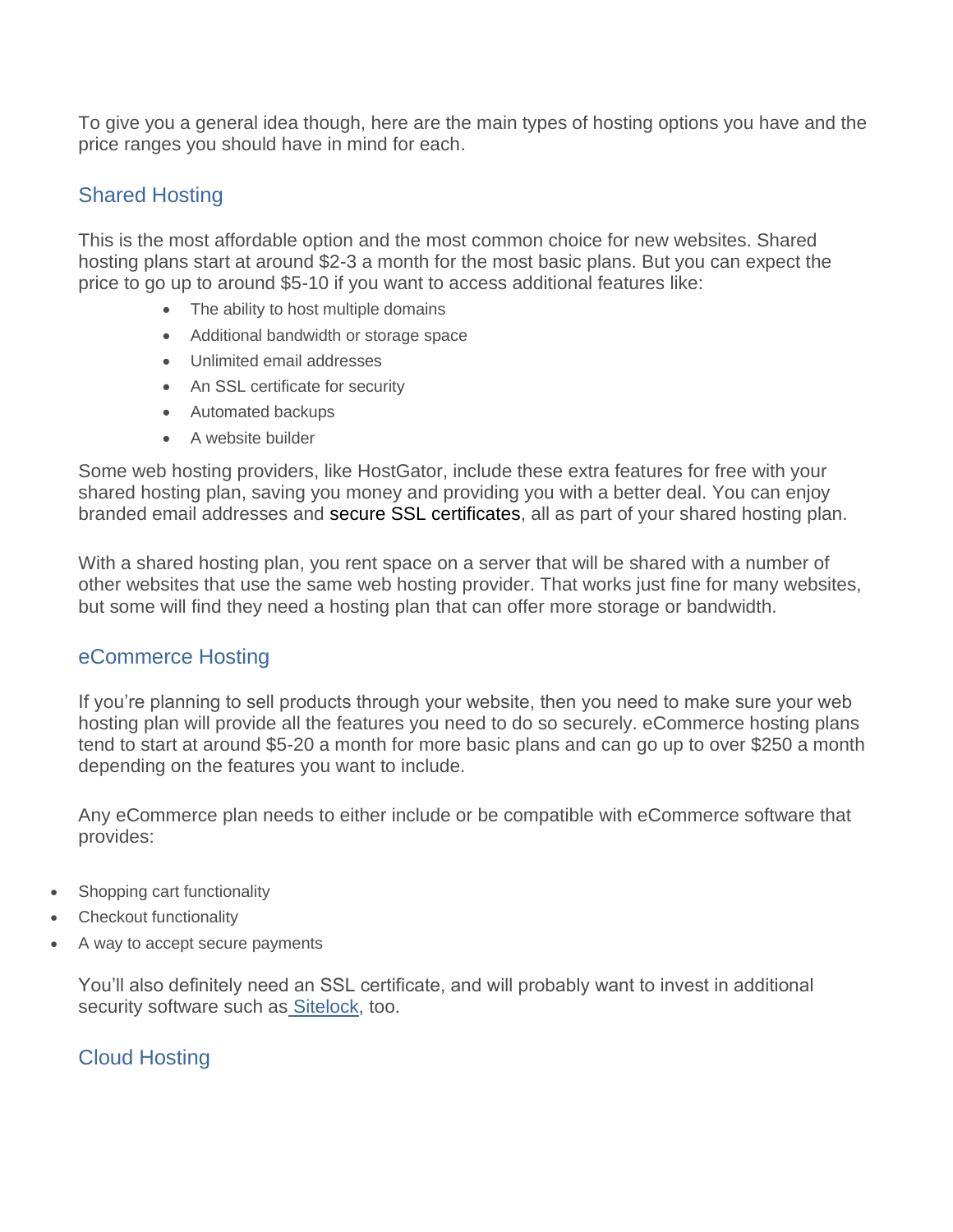Cloud server hosting plans typically cost in the range of \$5-50 and can be a good choice for website owners that expect more traffic or need more storage space than shared hosting provides.

Cloud hosting promises faster load times, fewer storage limitations, and easier scalability than shared hosting. If you're expecting (or hoping) that your website will grow in traffic soon after you launch, then it may be a better option than shared hosting plans.

## VPS Hosting

VPS plans are the next step up. They're in the range of \$20-\$100 a month. With these plans, your website is still sharing a server with other websites, but with far fewer than on a shared plan, so you get access to a larger share of the server.

For websites that get too much traffic or need more storage than shared or cloud hosting plans provide, a VPS is the next step.

## Dedicated Server

When you invest in a dedicated server for your website, you no longer have to share with any other websites. You get all the resources, bandwidth, and storage the server provides for yourself (but you still get to outsource the maintenance work and costs to your web hosting provider).

When your website grows to the point that you need the level of power that a dedicated server provides, you can expect to pay anywhere from \$80 a month to over \$1,000.

Don't worry. Most website don't have to worry about spending that kind of money on web hosting, but for especially popular sites or established brands, it may be the best option.

# Yes, You Need Web Hosting

In summary, if you've asked yourself, "do I need web hosting?" then you know now that the answer is a clear yes. If you're going to learn how to start a website, then know that web hosting is needed and a part of the whole process of creating a site.

If you have goals for your website beyond having a little fun with it, then you need to take some time to identify and invest in the right web hosting plan for what you need. It's a small cost for the security and control you'll get out of the deal (especially if your website will be helping you make money).